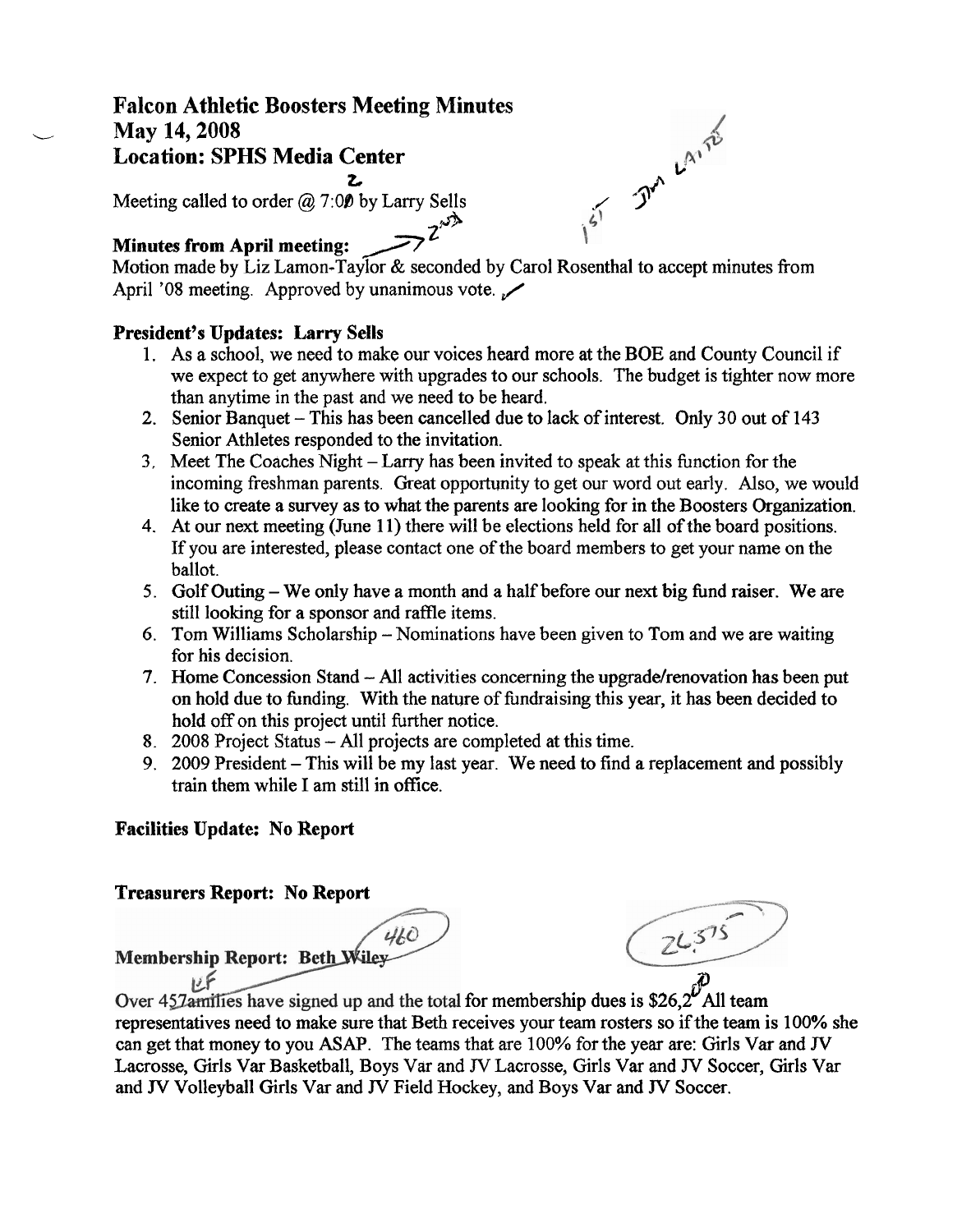#### **Concessions Report: Luanne Kerrigan**

*Luanne is looking for more Concession Managers for the spring.* We need to make sure all personnel working in the concession stands are **18** years and older for insurance purposes. Please make sure you are on time and with the required number of people. We are offering more choices for our customers but that means that we probably need more help in the booth to support this endeavor. Last game that the stand will be open is tonight (May **14).** Special thanks go out to Joni Rose and Sandy Doot for all of the help over the years in assisting the stands for games. We made over \$19,000 this last year. We need to buy new coolers to put drinks in to ice down. This will be taken from the concession money. **A** memo will be sent out to all of the team representatives asking them if they are returning and if they are not, do they know who will be taking over for them. The question was asked to Luanne concerning team tail gators. We do not have an issue with them as long as Luanne is notified so we do not buy extra food.

#### **Athletic Director's Report: Wayne Mook**

| <b>Athletic Director's Report: Wayne Mook</b>                                                                                                                                                                                                                                                                                                                                                                                                                                                                                                                                                           |                        |                |                        |  |  |
|---------------------------------------------------------------------------------------------------------------------------------------------------------------------------------------------------------------------------------------------------------------------------------------------------------------------------------------------------------------------------------------------------------------------------------------------------------------------------------------------------------------------------------------------------------------------------------------------------------|------------------------|----------------|------------------------|--|--|
| The following are updates on projects/issues for the Athletic Department:<br>1. Sports Turf Update: The BOE has passed the rest of the phase sequence for installation<br>of safety turf fields at each HS. Present schedule is for \$600,000 for the first phase<br>(Annapolis, Arundel, and North County). SP is number 4 on the list which should mean<br>that we will be first school for the second phase to be started in late fall/early winter<br>2008. This may required a possible move of end of year and playoff games to be moved<br>to another field. We are scheduled for November 2008. |                        |                |                        |  |  |
| <b>Committees:</b>                                                                                                                                                                                                                                                                                                                                                                                                                                                                                                                                                                                      | Chair<br>CHARIE HERNER | Date           | <b>Comments</b>        |  |  |
| 1. Bull and Oyster Roast                                                                                                                                                                                                                                                                                                                                                                                                                                                                                                                                                                                | <b>Steve Anstett</b>   | טו<br>11/25/08 | Needs volunteers       |  |  |
| 2. Mulch                                                                                                                                                                                                                                                                                                                                                                                                                                                                                                                                                                                                | Patti Erskine          | 3/28-29/08-    | Completed              |  |  |
| 3. Golf Outing $\alpha$                                                                                                                                                                                                                                                                                                                                                                                                                                                                                                                                                                                 | Charlie Hornick        | 6/23/08        |                        |  |  |
| 4. Senior Banquet                                                                                                                                                                                                                                                                                                                                                                                                                                                                                                                                                                                       | <b>Gwen Chalmers</b>   |                | Gwen and Wayne         |  |  |
|                                                                                                                                                                                                                                                                                                                                                                                                                                                                                                                                                                                                         |                        |                | Coordinate date        |  |  |
| 5. Hall of Fame Dinner                                                                                                                                                                                                                                                                                                                                                                                                                                                                                                                                                                                  | Larry Sells            | 10/27/07       | <b>Tickets \$40.00</b> |  |  |
| 6. Media Person                                                                                                                                                                                                                                                                                                                                                                                                                                                                                                                                                                                         | Miriam Morrow          |                |                        |  |  |
| 7. Stadium Signs                                                                                                                                                                                                                                                                                                                                                                                                                                                                                                                                                                                        | <b>Steve Anstett</b>   |                | Need to mount signs    |  |  |

#### **Old Business:**

- 1. Henry **Brus** reported that the website is up & **running.** Some modifications have been made, but send any desired changes or updates to Henry & he'll coordinate with the webmaster. (can be sent through spboosters.org or Henry.Brus@comcast.net)
- 2. If you need to fill out a drivers permission form for your student athlete, they can be found on the school's website.

L **New Business:**